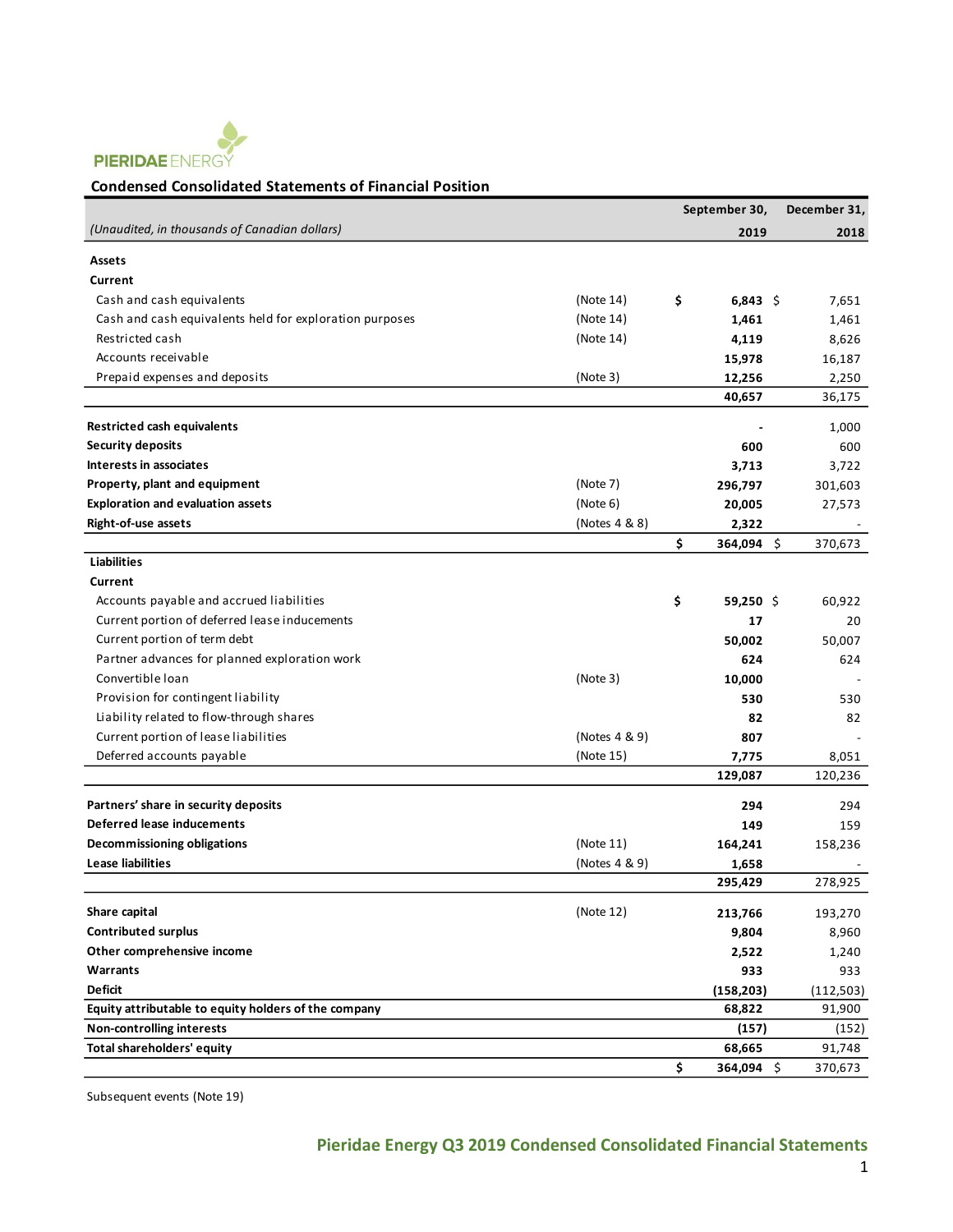

#### **Condensed Consolidated Statements of Loss and Comprehensive Loss**

|                                                                                  |               |                     |                | Three months ended September 30, Nine months ended September 30, |            |
|----------------------------------------------------------------------------------|---------------|---------------------|----------------|------------------------------------------------------------------|------------|
| Unaudited, in thousands of Canadian dollars (except share and per share amounts) |               | 2019                | 2018           | 2019                                                             | 2018       |
| <b>Revenues</b>                                                                  |               |                     |                |                                                                  |            |
| Petroleum and natural gas                                                        | (Note 16)     | \$<br>12,673        | \$.            | \$<br>48,297 \$                                                  |            |
| Royalties                                                                        |               | (35)                |                | (1, 368)                                                         |            |
|                                                                                  |               | 12,638              | L.             | 46,929                                                           |            |
| Project management                                                               |               | 33                  | 215            | 63                                                               | 297        |
| Other income                                                                     |               | 459                 |                | 3,163                                                            |            |
|                                                                                  |               | 13,130              | 215            | 50,155                                                           | 297        |
|                                                                                  |               |                     |                |                                                                  |            |
| Realized loss on risk management contracts                                       |               |                     |                | (657)                                                            |            |
| Unrealized gain on risk manangement contracts                                    |               |                     |                | 1                                                                |            |
|                                                                                  |               | 13,130              | 215            | 49.499                                                           | 297        |
| <b>Expenses</b>                                                                  |               |                     |                |                                                                  |            |
| Operating expenses                                                               |               | 14,365              | 103            | 44,087                                                           | 427        |
| Administrative expenses                                                          |               | 3,676               | 1,023          | 11,446                                                           | 2,536      |
| Development expenses                                                             |               | 504                 | 2,354          | 8,345                                                            | 4,614      |
| Transportation expenses                                                          |               | 1,464               |                | 4,880                                                            |            |
| Impairment of exploration and evaluation assets                                  | (Note 6)      |                     | 16,985         | 7,859                                                            | 16,985     |
| Share-based compensation                                                         | (Note 13)     | 577                 | 227            | 844                                                              | 2,128      |
| Loss (gain) on foreign exchange                                                  |               | $\mathbf{1}$        | (82)           | (2)                                                              | (288)      |
| Depletion and depreciation                                                       | (Notes 7 & 8) | 3,599               | 18             | 11,942                                                           | 49         |
| Financial (income) expense                                                       | (Note 10)     | 2,133               | (57)           | 5,862                                                            | (99)       |
| Share of net loss of associates                                                  |               | 3                   | 3              | 9                                                                | 9          |
| Gain on disposal                                                                 |               | (12)                |                | (67)                                                             |            |
|                                                                                  |               | 26,310              | 20,574         | 95,205                                                           | 26,361     |
| Net loss before taxes                                                            |               | (13, 180)           | (20, 359)      | (45, 706)                                                        | (26,064)   |
| Deferred income tax recovery                                                     |               |                     | (4)            |                                                                  | (20)       |
| Net loss for the period                                                          |               | (13, 180)           | (20, 355)      | (45,706)                                                         | (26, 044)  |
| Other comprehensive income (loss), net of income tax                             |               |                     |                |                                                                  |            |
| Foreign currency translation gain (loss)                                         |               | (90)                | 127            | 1,282                                                            | (263)      |
| Total comprehensive loss for the period                                          |               | \$<br>$(13,270)$ \$ | $(20, 228)$ \$ | (44,424) \$                                                      | (26, 307)  |
| Net loss attributable to                                                         |               |                     |                |                                                                  |            |
| Equity holders of the Company                                                    |               | (13, 178)           | (20, 368)      | (45,700)                                                         | (26, 021)  |
| Non-controlling interests                                                        |               | (2)                 | 13             | (6)                                                              | (23)       |
|                                                                                  |               |                     |                |                                                                  |            |
| Net loss per share attributable to equity holders of the Company                 |               |                     |                |                                                                  |            |
| Basic                                                                            | (Note 18)     | \$<br>$(0.15)$ \$   | $(0.40)$ \$    | $(0.55)$ \$                                                      | (0.51)     |
| Diluted                                                                          |               | \$<br>$(0.15)$ \$   | $(0.40)$ \$    | $(0.55)$ \$                                                      | (0.51)     |
| Weighted average number of common shares                                         |               |                     |                |                                                                  |            |
| Basic                                                                            | (Note 18)     | 86,712,618          | 50,549,763     | 82,925,755                                                       | 50,530,257 |
| Diluted                                                                          |               | 86,712,618          | 50,549,763     | 82,925,755                                                       | 50,530,257 |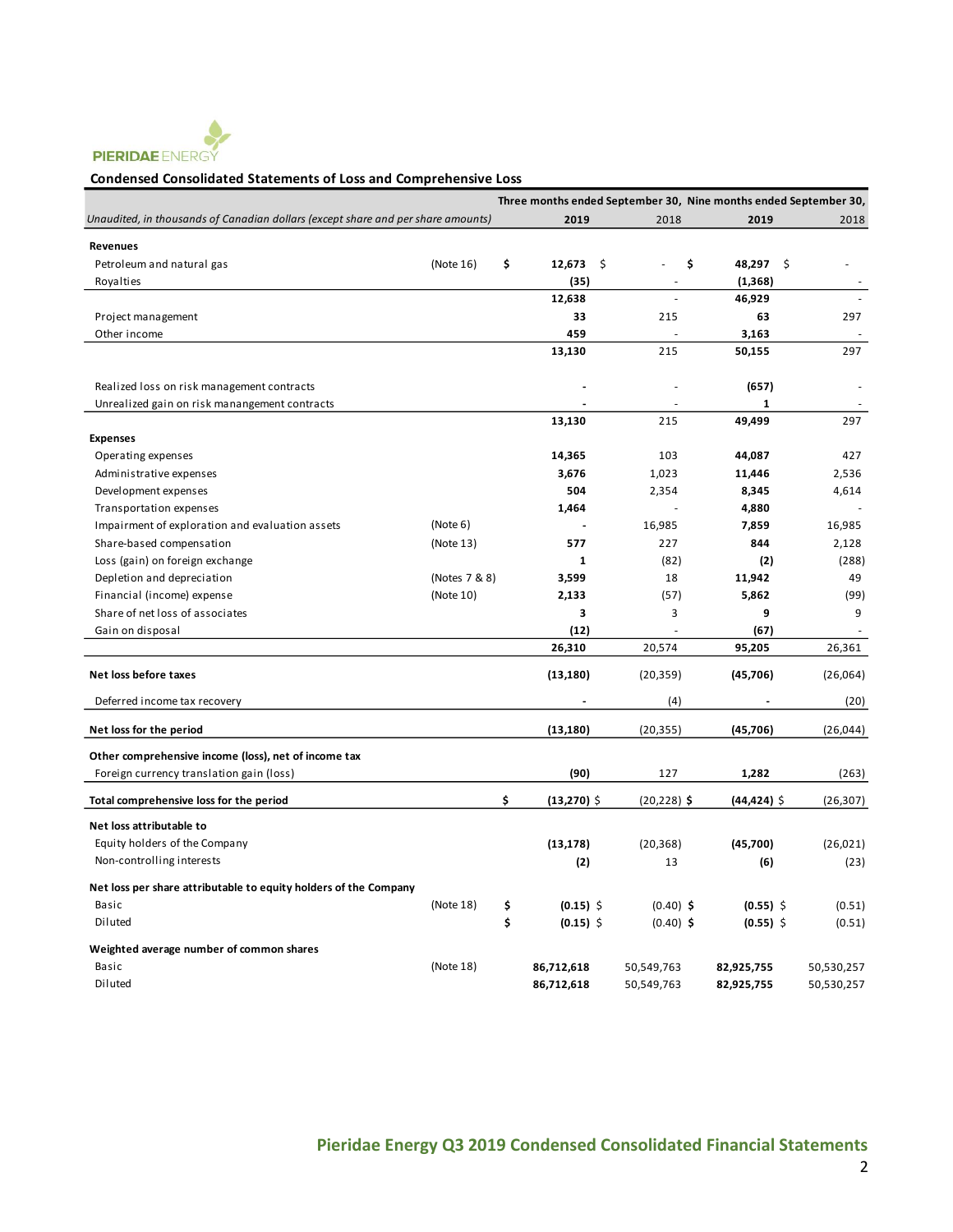

#### **Condensed Consolidated Statements of Changes in Equity**

| (Unaudited, in thousands of Canadian dollars except share amounts) |           |     | <b>Share Capital</b>     |    | Warrants                 |   | Contributed<br>surplus   |     | <b>Deficit</b>  | Accumulated<br>other<br>comprehensive<br>income (loss) |                          | <b>Total Equity</b><br>attributable<br>to equity<br>holders |           | Non-<br>controlling<br>interests |                          | <b>Total Equity</b> |
|--------------------------------------------------------------------|-----------|-----|--------------------------|----|--------------------------|---|--------------------------|-----|-----------------|--------------------------------------------------------|--------------------------|-------------------------------------------------------------|-----------|----------------------------------|--------------------------|---------------------|
| As at December 31, 2017                                            |           | \$. | 128,804                  | \$ |                          | S | 6,715                    | Ŝ   | $(77, 633)$ \$  | 1,583                                                  |                          | s                                                           | 59,469    | Ŝ.<br>(107)                      |                          | 59,362              |
| Share-based compensation                                           |           |     | 97                       |    | $\overline{\phantom{a}}$ |   | 2,031                    |     |                 |                                                        | $\overline{\phantom{a}}$ |                                                             | 2,128     |                                  | $\overline{\phantom{a}}$ | 2,128               |
| Common shares issued on stock option exercise                      |           |     | 140                      |    |                          |   |                          |     |                 |                                                        | $\overline{\phantom{a}}$ |                                                             | 140       |                                  |                          | 140                 |
| Total comprehensive loss for the period                            |           |     |                          |    |                          |   | $\overline{\phantom{a}}$ |     | (26, 021)       | (262)                                                  |                          |                                                             | (26, 283) | (23)                             |                          | (26, 306)           |
| As at September 30, 2018                                           |           | Ś.  | 129,041                  | .s |                          | S | 8,746                    | s   | $(103, 654)$ \$ | 1,321                                                  |                          | S                                                           | 35,454 \$ | (130)                            |                          | 35,324              |
| As at December 31, 2018                                            | (Note 12) | s   | 193,270                  | S  | 933                      | S | 8,960                    | \$  | $(112,503)$ \$  | 1,240                                                  |                          | s.                                                          | 91,900    | (152)<br>Ŝ.                      |                          | 91,748              |
| Share-based compensation                                           |           |     | 61                       |    | $\overline{\phantom{a}}$ |   | 844                      |     |                 |                                                        | $\sim$                   |                                                             | 905       |                                  | ٠                        | 905                 |
| Common shares and warrants issued on private placement             | (Note 12) |     | 21,300                   |    |                          |   | ٠                        |     |                 |                                                        | $\overline{\phantom{a}}$ |                                                             | 21,300    |                                  | $\overline{\phantom{a}}$ | 21,300              |
| Share issue costs                                                  |           |     | (865)                    |    |                          |   | ٠                        |     |                 |                                                        |                          |                                                             | (865)     |                                  |                          | (865)               |
| Total comprehensive income (loss) for the period                   |           |     | $\overline{\phantom{a}}$ |    |                          |   | $\overline{\phantom{a}}$ |     | (45,700)        | 1,282                                                  |                          |                                                             | (44, 418) |                                  | (5)                      | (44, 423)           |
| As at September 30, 2019                                           | (Note 12) | s   | 213,766                  | .s | 933                      | s | 9,804                    | \$. | $(158, 203)$ \$ | 2,522                                                  |                          | s                                                           | 68,822 \$ | (157)                            |                          | 68,665              |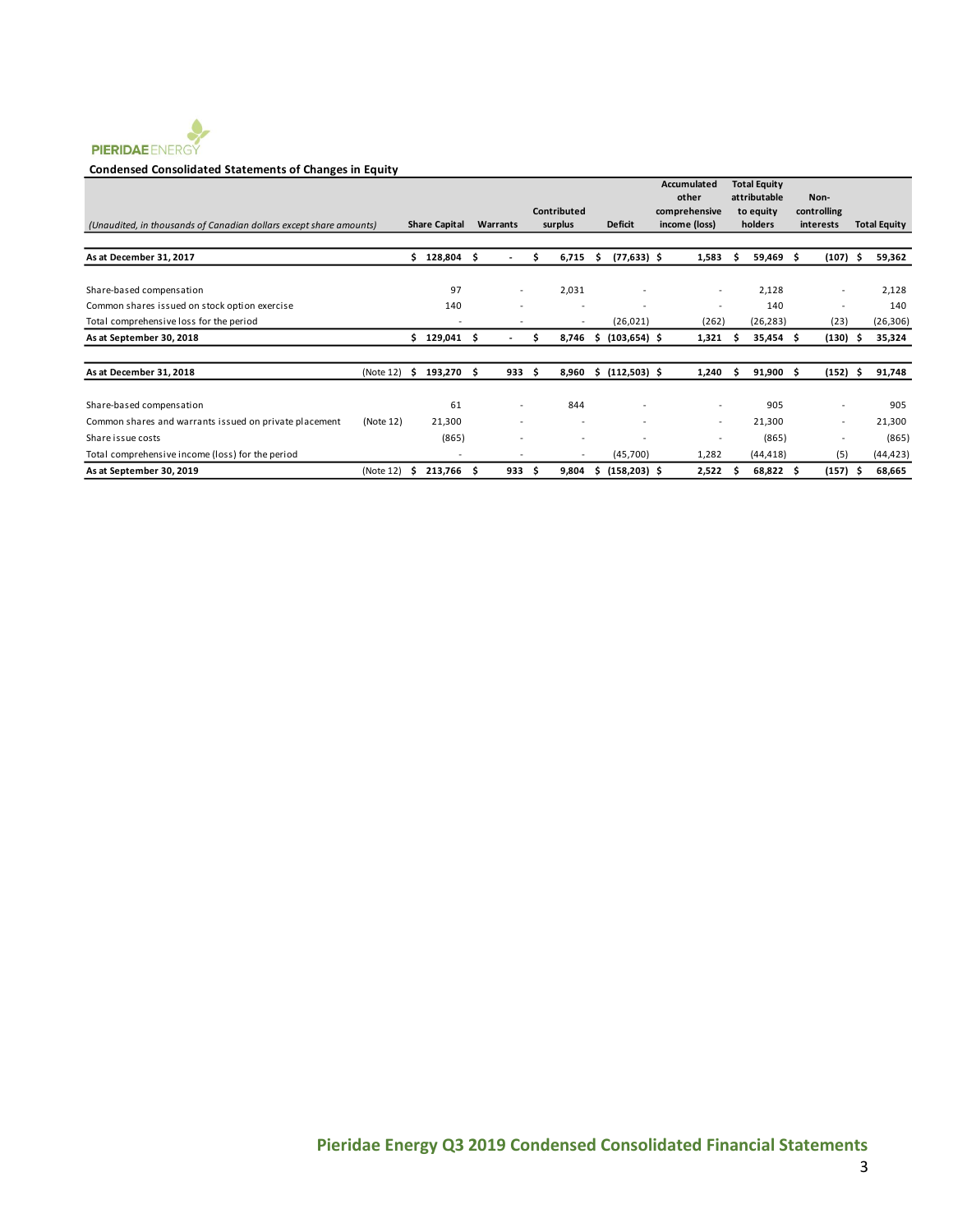

#### **Condensed Consolidated Statements of Cash Flows**

|                                                   |               |                      |                          | Three months ended September 30, Nine months ended September 30, |           |
|---------------------------------------------------|---------------|----------------------|--------------------------|------------------------------------------------------------------|-----------|
| (Unaudited, in thousands of Canadian dollars)     |               | 2019                 | 2018                     | 2019                                                             | 2018      |
|                                                   |               |                      |                          |                                                                  |           |
| <b>Operating activities</b>                       |               |                      |                          |                                                                  |           |
| Net loss                                          |               | \$<br>$(13, 180)$ \$ | $(20, 355)$ \$           | $(45,706)$ \$                                                    | (26, 044) |
| Depletion and depreciation                        | (Notes 7 & 8) | 3,599                | 6                        | 11,942                                                           | 16        |
| Deferred tax recovery                             |               |                      | (5)                      |                                                                  | (22)      |
| Share-based compensation                          | (Note 13)     | 577                  | 211                      | 844                                                              | 1,967     |
| Amortization of deferred lease inducements        |               | 4                    | $\overline{2}$           | (8)                                                              | (8)       |
| Impairment of exploration and evaluation assets   | (Note 6)      |                      | 16,985                   | 7,859                                                            | 16,985    |
| Accretion                                         | (Note 11)     | 721                  | 14                       | 2,142                                                            | 40        |
| Share of net loss of associates                   |               | 3                    | 3                        | 9                                                                | 9         |
| Gain on disposal                                  |               | 55                   |                          |                                                                  |           |
| Decommissioning expenditures                      | (Note 11)     | (228)                |                          | (344)                                                            |           |
| Foreign exchange (gain) loss                      |               | $\mathbf{1}$         |                          | (2)                                                              | (206)     |
| Changes in non-cash working capital               |               | 8,210                | (32)                     | (10,760)                                                         | 191       |
| Cash provided by operating activities             |               | (238)                | (3, 171)                 | (34, 024)                                                        | (7,072)   |
|                                                   |               |                      |                          |                                                                  |           |
| <b>Investing activities</b>                       |               |                      |                          |                                                                  |           |
| Additions to property, plant and equipment        |               |                      | (122)                    |                                                                  | (493)     |
| Additions to petroleum and natural gas properties | (Note 7)      | (1,855)              | (16)                     | (3, 178)                                                         | (129)     |
| Additions to exploration and evaluation assets    | (Note 6)      | (59)                 | (86)                     | (225)                                                            | (375)     |
| Cash used in investing activities                 |               | (1,914)              | (224)                    | (3, 403)                                                         | (997)     |
|                                                   |               |                      |                          |                                                                  |           |
| <b>Financing activities</b>                       |               |                      |                          |                                                                  |           |
| Issuance of share capital, net of costs           | (Note 12)     | 30                   |                          | 20,496                                                           | 140       |
| Restricted cash                                   | (Note 14)     |                      |                          | 5,507                                                            | (500)     |
| Increase in convertible debt                      | (Note 3)      |                      | ٠                        | 10,000                                                           |           |
| Repayment of bank debt                            |               |                      | (2)                      | (3)                                                              | (6)       |
| Payments on lease obligations                     | (Note 9)      | (182)                | $\overline{\phantom{a}}$ | (389)                                                            |           |
| Repayment of promissory notes                     |               |                      |                          |                                                                  | (25)      |
| Cash provided by financing activities             |               | (152)                | (2)                      | 35,611                                                           | (391)     |
|                                                   |               |                      |                          |                                                                  |           |
| Increase (decrease) in cash and cash equivalents  |               | (2,304)              | (3, 397)                 | (1, 816)                                                         | (8,460)   |
| Cash and cash equivalents, beginning of period    |               | 10,607               | 16,169                   | 9,112                                                            | 21,238    |
| Effect of foreign exchange on cash                |               | 1                    | (89)                     | 1,008                                                            | (95)      |
| Cash and cash equivalents, end of period          |               | \$<br>$8,304$ \$     | $12,683$ \$              | $8,304$ \$                                                       | 12,683    |
|                                                   |               |                      |                          |                                                                  |           |
| Cash paid:                                        |               |                      |                          |                                                                  |           |
| Interest                                          |               |                      | \$                       | 65<br>- \$                                                       | 543       |
| Income taxes                                      |               |                      |                          |                                                                  |           |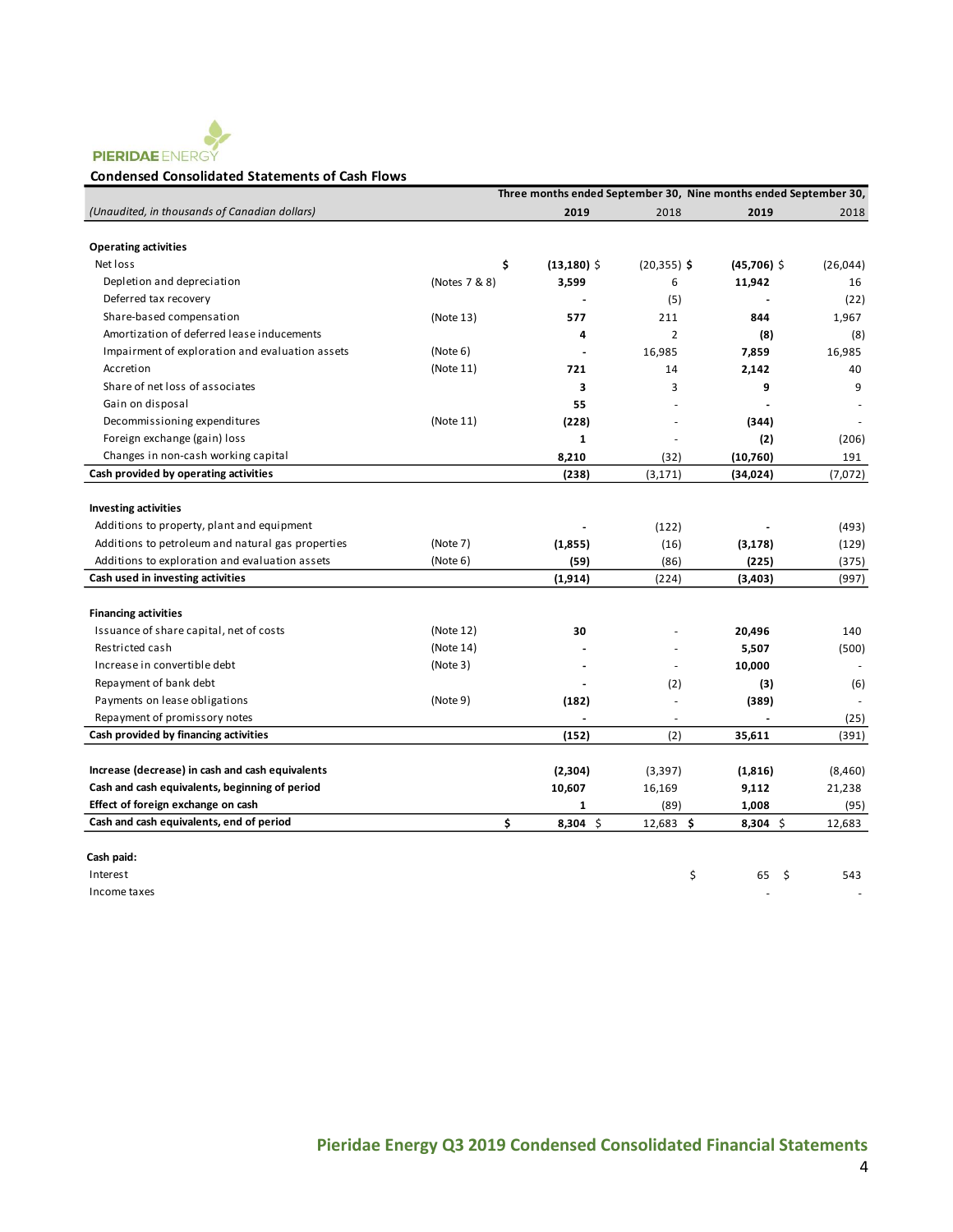# Notes to the Condensed Consolidated Financial Statements (unaudited)

# 1. CORPORATE INFORMATION

Pieridae Energy Limited (the "Company" or "Pieridae"), is a publicly traded, Canadian based Company engaged in the development of a fully integrated liquefied natural gas ("LNG") project to be built in Goldboro, Nova Scotia. The Company is also involved in the acquisition, development and production of petroleum and natural gas resources located in Alberta, British Columbia, Quebec and New Brunswick. The common shares of Pieridae trade on the Toronto Venture Exchange ("TSX") under the symbol PEA.V.

The Company was incorporated on May 29, 2012 under the laws of Canada. It is headquartered at 3100, 308 - 4th Avenue SW, Calgary, Alberta, T2P 0H7.

## NON-CONTROLLING INTEREST

During 2014, the Company, Pieridae Energy (Canada) Ltd. and Uniper Global Commodities S.E. ("Uniper") entered into an agreement, whereby Uniper acquired a one percent ownership interest in Goldboro LNG LP and Pieridae Energy (Canada) Ltd. As at December 31, 2018, the ownership interest of Uniper was 0.8%.

## 2. BASIS OF PRESENTATION

The condensed consolidated interim unaudited ("consolidated financial statements") have been prepared in accordance with IAS 34, Interim Financial Reporting. The interim consolidated financial statement note disclosures do not include all of those required by International Financial Reporting Standards as issued by the International Accounting Standards Board ("IFRS") applicable for annual financial statements. Accordingly, the consolidated financial statements should be read in conjunction with the audited consolidated financial statements, and notes thereto, as at and for the year ended December 31, 2018.

The consolidated financial statements were approved by the Board of Directors of Pieridae on November 5, 2019.

The consolidated financial statements have been prepared on a going concern basis using the historical cost convention, which contemplates the realization of assets and settlement of liabilities in the normal course of operations for the foreseeable future. During the nine months ended September 30, 2019, and consistent with the fact that a large proportion of the Company's activities are still in the developmental stage, the Company generated a net loss of \$45.7 million and negative cash flow from operations of \$34.0 million. The Company's term debt will increase due to the previously announced acquisition of Shell midstream and upstream assets. The Company's current liabilities also exceed its current assets by \$88.4 million. This working capital deficit is due primarily to the fact that the Company's \$50.0 million existing term loan appears in current liabilities. The term loan was repaid in full on October 16, 2019 (see Note 19). These conditions indicate the existence of uncertainties that may cast doubt about Pieridae's ability to continue as a going concern. While the Shell assets are will be accretive to the cashflows of the Company, the Company expects to incur further losses in the development of its LNG business and will require additional debt and equity financing to fund the future development of its LNG project and any additional associated natural gas asset acquisitions, if an affirmative final investment decision with respect to the proposed LNG facility is made. While the company has been successful in raising financing in the past, and it has approval in principle for US\$4.5 billion in loan guarantees from the German government to facilitate these activities, there can be no assurance that it will be successful in raising the necessary funding. These consolidated financial statements do not reflect adjustments in the carrying value of assets and liabilities, revenue or expenses, nor the statement of financial position classification that would be necessary if the going concern assumption was not valid. Such adjustments could be material.

The consolidated financial statements are presented in Canadian dollars which is the functional and presentation currency of the Company. All financial information is rounded to the nearest thousand, except per share amounts or where otherwise indicated.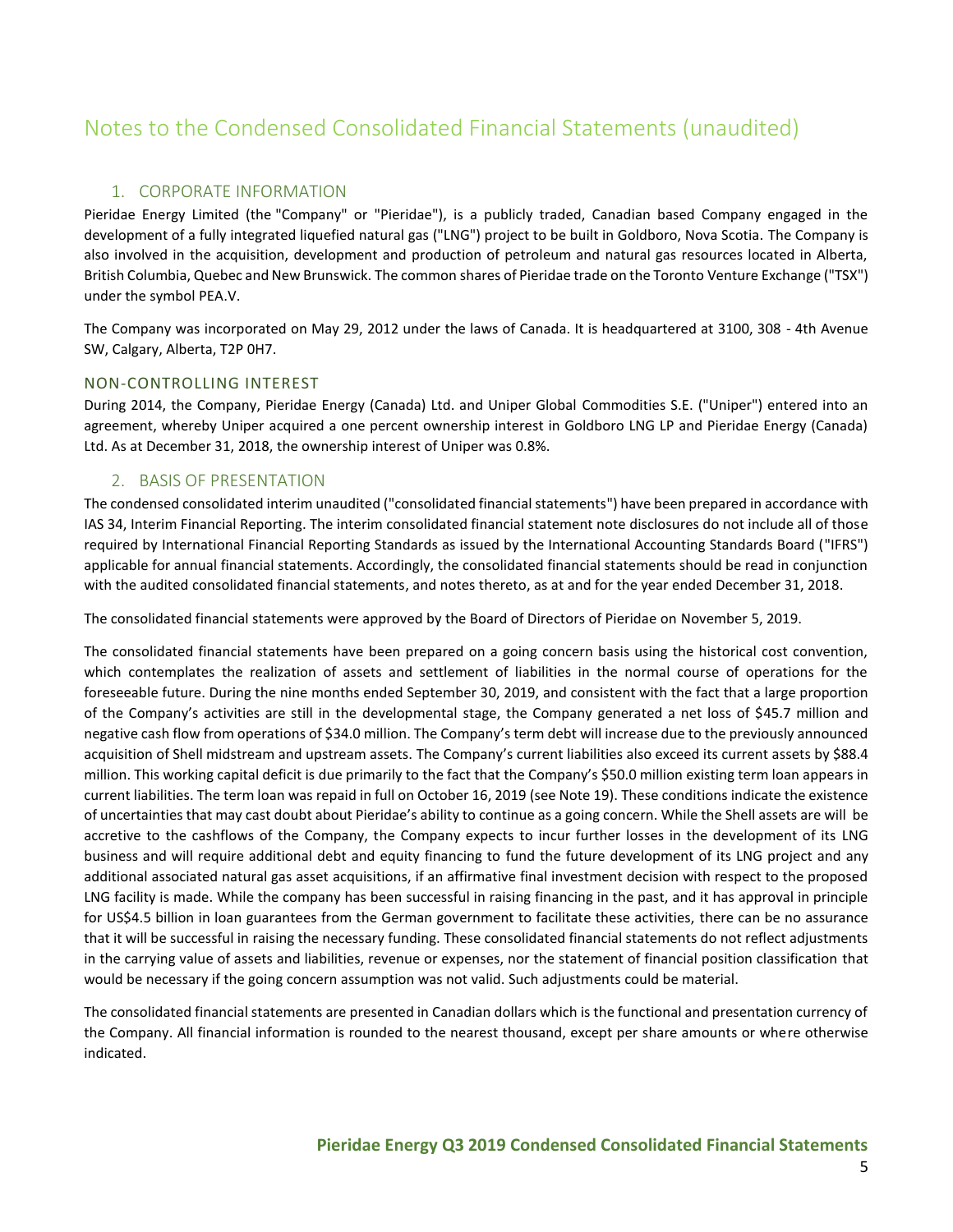# 3. ASSET ACQUSITION

On June 26, 2019, Pieridae announced that it had signed a purchase and sale agreement with Shell Canada Energy to purchase all of Shell's midstream and upstream assets in the southern Alberta Foothills for a purchase price of \$190.0 million. On signing of the purchase and sale agreement, Pieridae paid a non-refundable deposit to Shell of \$10.0 million. The \$10.0 million is included in the \$12.3 million of prepaid expenses and deposits on the condensed consolidated statements of financial position.

To fund the initial down payment, the Company also announced that it had closed a non-brokered private placement of a secured convertible debenture of the Company (the "Convertible Debenture") for aggregate gross proceeds of \$10.0 million. The common shares of the Company issuable upon conversion of the Convertible Debenture were issued immediately after the Shell acquisition had been completed (see Note 19). The conversion price of the common shares issuable upon conversion of the Convertible Debenture was \$0.86 per common share, subject to adjustment in accordance with the terms of the Convertible Debenture. The Convertible Debenture bears interest at 9.5 percent per annum. Interest is payable on conversion or cancellation. The Company was able to negotiate extensions to the September 30, 2019 maturity dates for both the term loan and Convertible Debenture. The new maturities mirrored the closing date of the Shell acquisition.

# 4. SIGNIFICANT ACCOUNTING POLICIES

The accounting policies, critical accounting judgments and significant estimates used in preparation of the 2018 annual financial statements have been applied in the preparation of these consolidated financial statements, except for the adoption of IFRS 16 Leases as described below.

## CHANGES IN SIGNIFICANT ACCOUNTING POLICIES

#### *Leases*

Pieridae adopted IFRS 16 Leases on January 1, 2019 using the modified retrospective approach. The modified retrospective approach does not require restatement of comparative financial information as it recognizes the cumulative effect on transition as an adjustment to opening retained earnings and applies the standard prospectively. Comparative information in the Company's consolidated statements of financial position, consolidated statements of loss and comprehensive loss, consolidated statements of changes in equity, and consolidated statements of cash flows has not been restated. The cumulative effect of initial application of the standard was to recognize a \$2.7 million increase to right-of-use assets ("ROU assets") and a \$2.7 million increase to lease obligations. Initial measurement of the lease obligation was determined based on the remaining lease payments at January 1, 2019, using a variety of incremental borrowing rates specific to the respective assets. The lease assets were initially recognized at an amount equal to the lease obligations. The lease assets and lease obligations recognized largely relate to the Company's head office lease in Calgary.

The adoption of IFRS 16 using the modified retrospective approach allowed the Company to use the following practical expedients in determining the opening transition adjustment:

- leases with a term of less than 12 months as at January 1, 2019 were accounted for as short-term leases;
- leases with an underlying asset of low value are recorded as an expense and not recognized as a lease asset; and
- leases with similar characteristics were accounted for as a portfolio using a single discount rate.

The Company's accounting policy for leases effective January 1, 2019 is set forth below. Comparative information continues to be accounted for in accordance with the Company's previous accounting policy found in the December 31, 2018 audited financial statements.

A contract is, or contains, a lease if the contract conveys the right to control the use of an identified asset for a period of time in exchange for consideration. A lease obligation, and corresponding lease asset, are recognized at the commencement of the lease. The present value of the lease obligation is based on the future lease payments and is discounted using the Company's incremental borrowing rate when the rate implicit in the lease is not readily available. The Company uses a single discount rate for a portfolio of leases with similar characteristics. The lease asset is recognized at the amount of the lease obligation, adjusted for lease incentives received and initial direct costs, on commencement of the lease. Depreciation is

# **Pieridae Energy Q3 2019 Condensed Consolidated Financial Statements**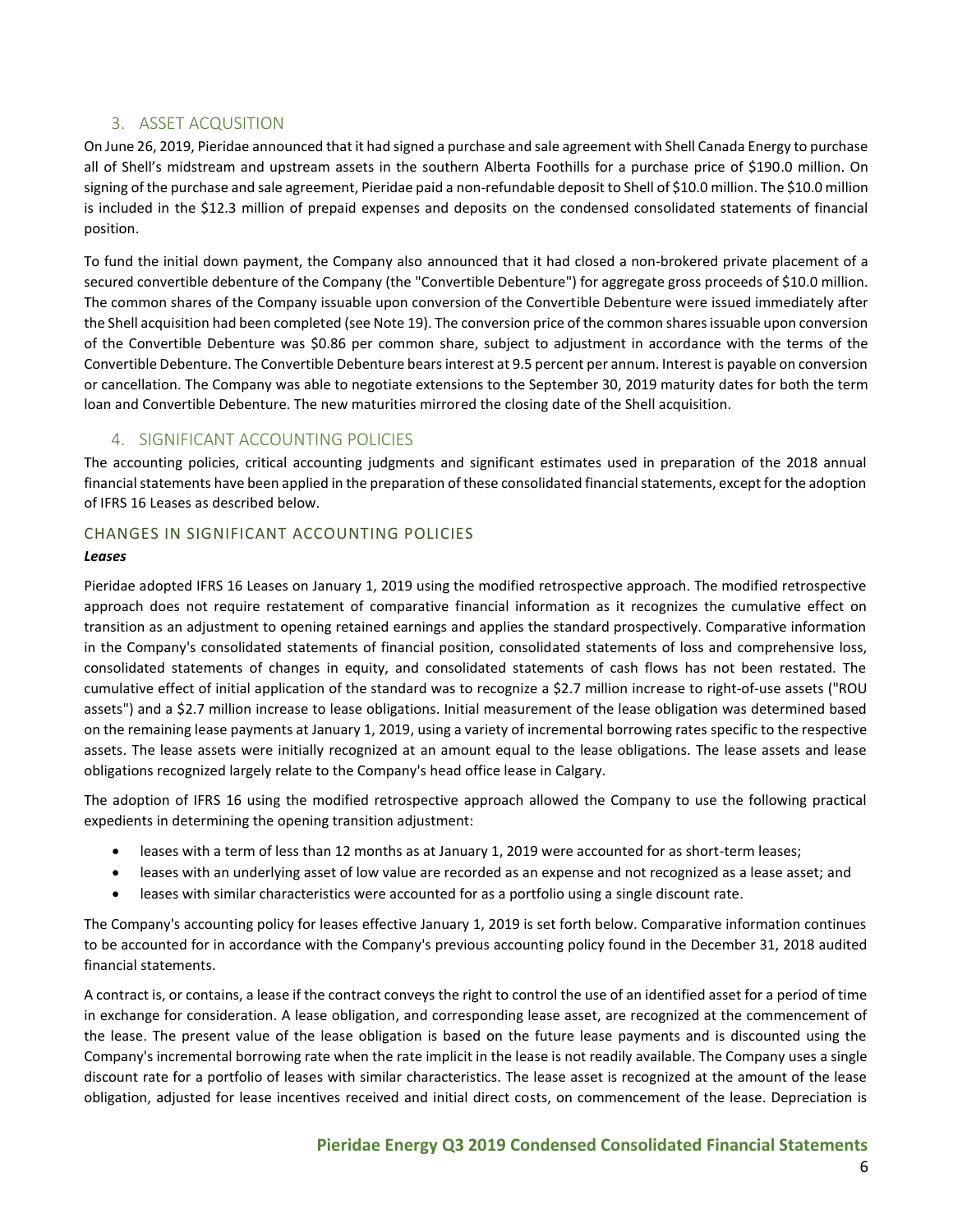recognized on the lease asset over the shorter of the estimated useful life of the asset or the lease term. Lease payments are allocated between the liability and interest expense. Interest expense is recognized on the lease obligations using the effective interest rate method and payments are applied against the lease obligation.

The preparation of the consolidated financial statements in accordance with IFRS requires management to make judgments, estimates, and assumptions that affect the reported amount of assets, liabilities, income, and expenses. Actual results could differ significantly from these estimates. Management has made the following judgments, estimates, and assumptions related to the accounting for leases. The carrying amounts of the right-of-use assets, lease obligations, and the resulting interest and depletion and depreciation expense are based on the implicit interest rate within the lease arrangement or, if this information is unavailable, the incremental borrowing rate. Incremental borrowing rates are based on judgments including economic environment, term, and the underlying risk inherent to the asset.

## 5. SEGMENTED FINANCIAL INFORMATION

Pieridae's reportable segments are determined based on the nature of the underlying operations. The breakdown of the respective lines of business is as follows:

- Upstream is represented predominantly by the properties acquired from Ikkuma Resources Corp. in 2018. However, it also includes the Company's upstream operations in Quebec and New Brunswick. Segmented determinations are based on the operations of the separate subsidiaries involved in these activities. Upstream is currently the only segment generating operating revenues.
- LNG is based on the operations of a single subsidiary engaged in activities associated with the development of the Company's proposed LNG facility in Goldboro Nova, Scotia and corporate overhead costs.

| <b>Segmented Information</b>                    |                     |                          | Three months ended September 30 |              |                     |           |
|-------------------------------------------------|---------------------|--------------------------|---------------------------------|--------------|---------------------|-----------|
|                                                 | <b>Upstream</b>     |                          | <b>LNG</b>                      |              | <b>Consolidated</b> |           |
| (Unaudited, in thousands of Canadian dollars)   | 2019                | 2018                     | 2019                            | 2018         | 2019                | 2018      |
| <b>Revenue</b>                                  |                     |                          |                                 |              |                     |           |
| Petroleum and natural gas                       | \$<br>12,673        |                          |                                 | - \$         | 12,673              |           |
| Royalties                                       | (35)                |                          |                                 |              | (35)                |           |
|                                                 | 12,638              | $\overline{\phantom{0}}$ | ٠                               | ٠            | 12,638              |           |
| Project management                              | 33                  | 215                      |                                 |              | 33                  | 215       |
| Other income                                    | 459                 |                          |                                 | ٠            | 459                 |           |
|                                                 | 13,130              | 215                      |                                 | ÷            | 13,130              | 215       |
| <b>Expenses</b>                                 |                     |                          |                                 |              |                     |           |
| Operating expenses                              | 14,365              | 103                      |                                 |              | 14,365              | 103       |
| Administrative expenses                         | 1,557               | 610                      | 2,119                           | 413          | 3,676               | 1,023     |
| Devel opment expenses                           |                     |                          | 504                             | 2,354        | 504                 | 2,354     |
| Transportation expenses                         | 1,464               |                          |                                 |              | 1,464               |           |
| Impairment of exploration and evaluation assets | $\blacksquare$      | 16,985                   | $\blacksquare$                  | ٠            | $\blacksquare$      | 16,985    |
| Share-based compensation                        | 96                  | 31                       | 481                             | 196          | 577                 | 227       |
| Loss (gain) on foreign exchange                 | 1                   | ٠                        |                                 | (82)         | 1                   | (82)      |
| Depletion and depreciation                      | 3,599               | 18                       |                                 | ۰            | 3,599               | 18        |
| Financial (income) and expenses                 | 2,133               |                          |                                 | (57)         | 2,133               | (57)      |
| Share of net loss of associates                 | 3                   | 3                        |                                 |              | 3                   | 3         |
| Gain on disposal                                | (12)                |                          |                                 |              | (12)                |           |
|                                                 | 23,206              | 17,750                   | 3,104                           | 2,824        | 26,310              | 20,574    |
| Loss before income tax                          | (10,076)            | (17, 535)                | (3, 104)                        | (2,824)      | (13, 180)           | (20, 359) |
| Deferred tax recovery                           |                     | (4)                      |                                 |              |                     | (4)       |
| <b>Net loss</b>                                 | \$<br>$(10,076)$ \$ | $(17,531)$ \$            | $(3,104)$ \$                    | $(2,824)$ \$ | $(13, 180)$ \$      | (20, 355) |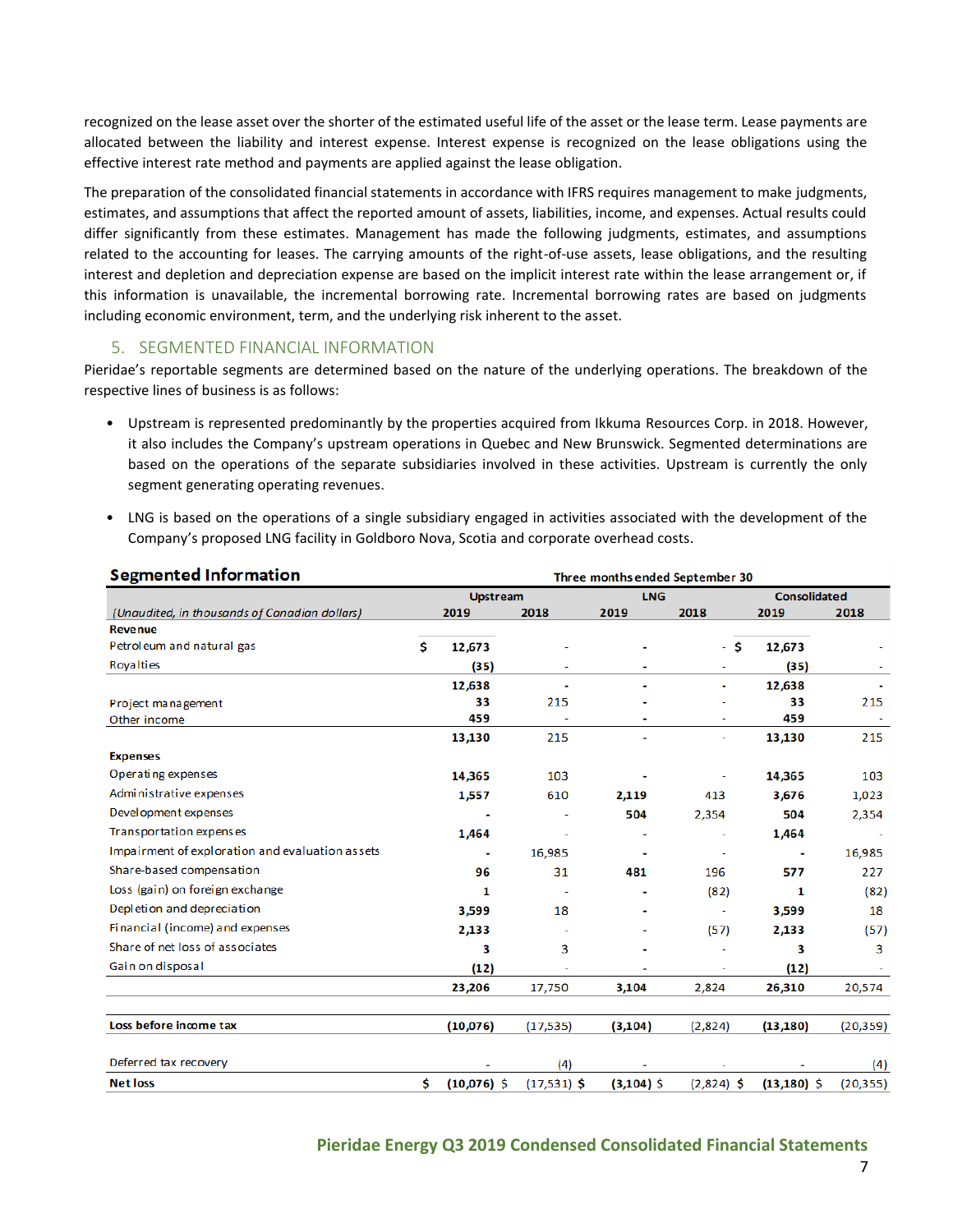| <b>Segmented Information</b>                    | Nine months ended September 30 |                 |                |                          |                          |                     |           |  |  |  |  |
|-------------------------------------------------|--------------------------------|-----------------|----------------|--------------------------|--------------------------|---------------------|-----------|--|--|--|--|
|                                                 |                                | <b>Upstream</b> |                | <b>LNG</b>               |                          | <b>Consolidated</b> |           |  |  |  |  |
| (Unaudited, in thousands of Canadian dollars)   |                                | 2019            | 2018           | 2019                     | 2018                     | 2019                | 2018      |  |  |  |  |
| Revenue                                         |                                |                 |                |                          |                          |                     |           |  |  |  |  |
| Petroleum and natural gas                       | \$                             | 48,297          |                |                          | -\$                      | 48,297              |           |  |  |  |  |
| Royalties                                       |                                | (1, 368)        |                |                          |                          | (1, 368)            |           |  |  |  |  |
|                                                 |                                | 46,929          |                |                          | $\overline{\phantom{0}}$ | 46,929              |           |  |  |  |  |
| Project management                              |                                | 63              | 297            |                          |                          | 63                  | 297       |  |  |  |  |
| Other income                                    |                                | 3,163           |                |                          | $\overline{\phantom{a}}$ | 3,163               |           |  |  |  |  |
|                                                 |                                | 50,155          | 297            |                          | $\overline{a}$           | 50,155              | 297       |  |  |  |  |
| Realized loss on risk manangement contracts     |                                | (657)           |                |                          |                          | (657)               |           |  |  |  |  |
| Unrealized gain on risk manangement contracts   |                                | 1               |                | $\blacksquare$           | $\overline{\phantom{a}}$ | 1                   |           |  |  |  |  |
|                                                 |                                | 49,499          | 297            | $\overline{\phantom{a}}$ | $\overline{a}$           | 49,499              | 297       |  |  |  |  |
| <b>Expenses</b>                                 |                                |                 |                |                          |                          |                     |           |  |  |  |  |
| Operating expenses                              |                                | 44,087          | 427            |                          |                          | 44,087              | 427       |  |  |  |  |
| Administrative expenses                         |                                | 4,415           | 1,381          | 7,031                    | 1,155                    | 11,446              | 2,536     |  |  |  |  |
| Development expenses                            |                                |                 |                | 8,345                    | 4,614                    | 8,345               | 4,614     |  |  |  |  |
| Transportation expenses                         |                                | 4,880           |                |                          |                          | 4,880               |           |  |  |  |  |
| Impairment of exploration and evaluation assets |                                | 7,859           | 16,985         |                          |                          | 7,859               | 16,985    |  |  |  |  |
| Share-based compensation                        |                                | 148             | 1,764          | 696                      | 364                      | 844                 | 2,128     |  |  |  |  |
| Loss (gain) on foreign exchange                 |                                | (4)             |                | 2                        | (288)                    | (2)                 | (288)     |  |  |  |  |
| Depletion and depreciation                      |                                | 11,942          | 49             |                          | $\overline{\phantom{a}}$ | 11,942              | 49        |  |  |  |  |
| Financial (income) and expenses                 |                                | 5,862           |                |                          | (99)                     | 5,862               | (99)      |  |  |  |  |
| Share of net loss of associates                 |                                | 9               | 9              |                          |                          | 9                   | 9         |  |  |  |  |
| Gain on disposal                                |                                | (67)            |                |                          |                          | (67)                |           |  |  |  |  |
|                                                 |                                | 79,131          | 20,615         | 16,074                   | 5,746                    | 95,205              | 26,361    |  |  |  |  |
| Loss before income tax                          |                                | (29, 632)       | (20, 318)      | (16,074)                 | (5,746)                  | (45, 706)           | (26,064)  |  |  |  |  |
| Deferred tax recovery                           |                                |                 | (20)           |                          |                          |                     | (20)      |  |  |  |  |
| <b>Net loss</b>                                 | \$                             | $(29, 632)$ \$  | $(20, 298)$ \$ | $(16,074)$ \$            | $(5,746)$ \$             | $(45,706)$ \$       | (26, 044) |  |  |  |  |

|                           | September          | <b>December</b> |         |  |  |
|---------------------------|--------------------|-----------------|---------|--|--|
| As at                     | 30.2019            |                 | 31,2018 |  |  |
| Upstream assets           | 350.783 \$ 357.287 |                 |         |  |  |
| LNG assets                | 13.311             |                 | 13,386  |  |  |
| Total consolidated assets | 364.094            |                 | 370.673 |  |  |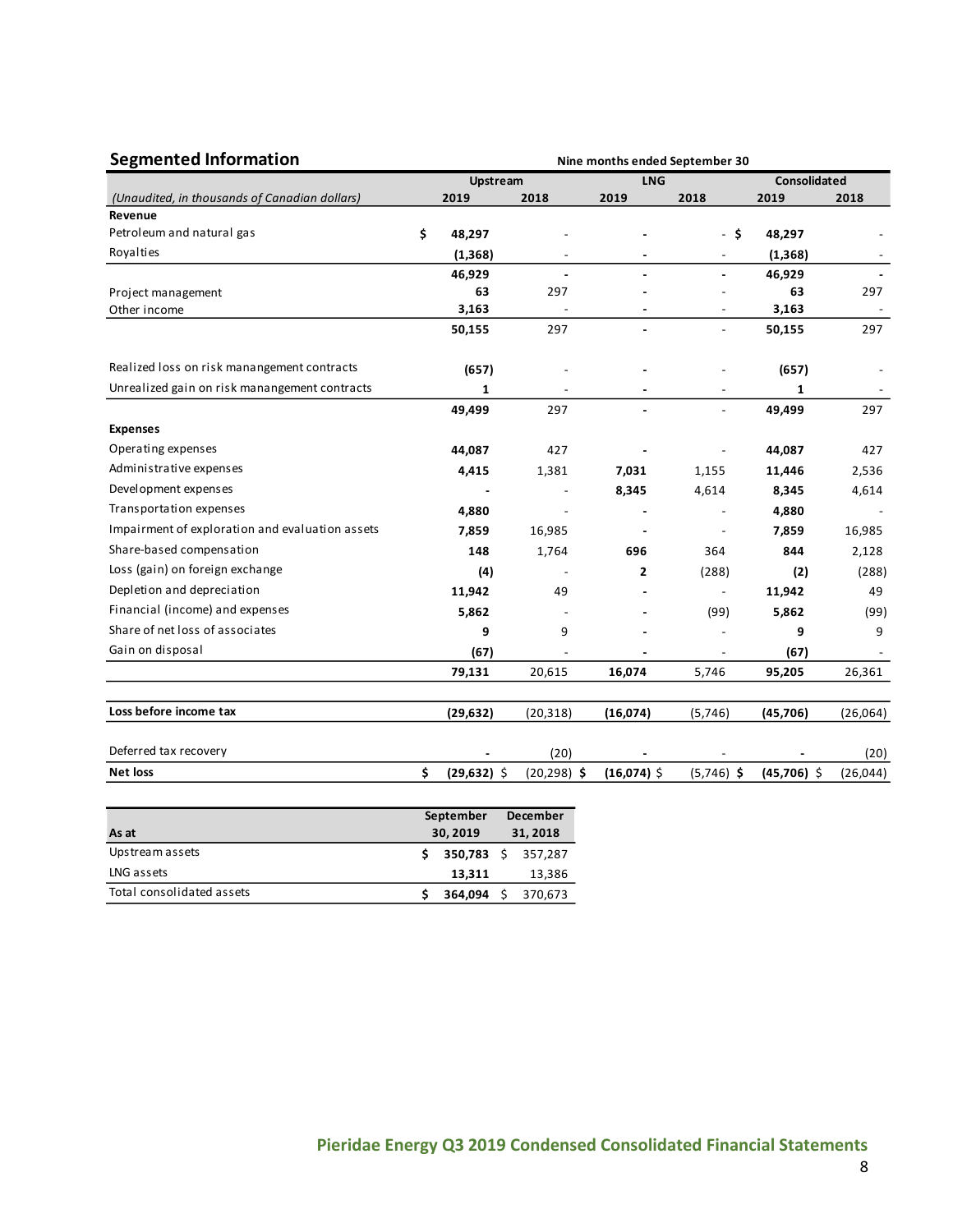# 6. EXPLORATION AND EVALUATION

| At December 31, 2018                  | 27,573  |
|---------------------------------------|---------|
| Additions                             | 225     |
| Change in decommissioning obligations | 66      |
| Impairment                            | (7,859) |
| At September 30, 2019                 | 20,005  |

Exploration and evaluation ("E&E") assets consist of the Company's undeveloped land, seismic and exploration projects, which are pending the determination of technical feasibility and commercial viability. In Q1 2019 management re-evaluated the Company's prospects in Quebec and compared these to other opportunities available to the Company. Management concluded that renewing certain petroleum licenses in Quebec was not in the best interests of the Company. Consequently, only licenses for properties which held the most promise, and likelihood of exploratory success, were renewed. The other licenses were relinquished. This was deemed as an indicator of impairment for the related properties, and an impairment charge of \$7.9 million was recognized in the first quarter of 2019.

# 7. PETROLEUM AND NATURAL GAS PROPERTIES AND EQUIPMENT

| <b>Historical Cost</b>                |         |
|---------------------------------------|---------|
| At December 31, 2018                  | 302,351 |
| Additions                             | 2,463   |
| Change in decommissioning obligations | 4.141   |
| At September 30, 2019                 | 308,955 |
|                                       |         |

| <b>Accumulated Depletion &amp; Depreciation</b> |        |
|-------------------------------------------------|--------|
| At December 31, 2018                            | 748    |
| Depletion and depreciation                      | 11,410 |
| At September 30, 2019                           | 12,158 |

| <b>Net Book Value</b> |         |
|-----------------------|---------|
| At December 31, 2018  | 301,603 |
| At September 30, 2019 | 296,797 |

Pieridae performed an assessment of possible indicators of impairment of its petroleum and natural gas properties at September 30, 2019. No indicators of impairment were identified.

## 8. RIGHT-OF-USE ASSETS

The following table details the cost and accumulated depreciation of Pieridae's ROU assets as at September 30, 2019:

| <b>Historical Cost</b>   | <b>Office</b>            | <b>Vehicles</b> | Equipment | Total |
|--------------------------|--------------------------|-----------------|-----------|-------|
| Balance, January 1, 2019 | 2,174                    | 466             | 26        | 2,666 |
| Additions                | 20                       | 252             | -         | 272   |
| <b>Disposals</b>         | $\overline{\phantom{a}}$ | (141)           | -         | (141) |
| At September 30, 2019    | 2.194                    | 577             | 26        | 2.797 |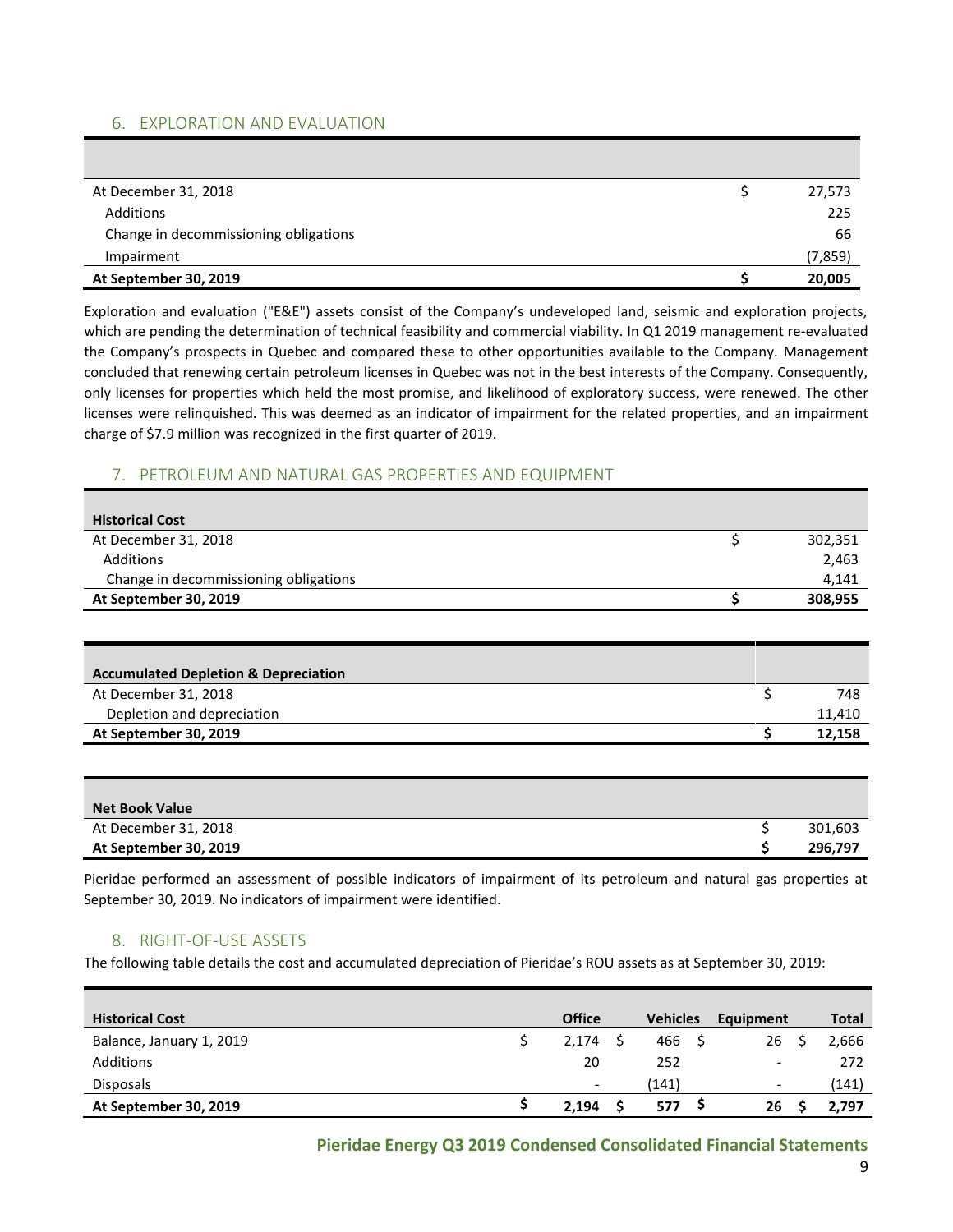| <b>Accumulated depreciation</b> | <b>Office</b>            | <b>Vehicles</b>          | Equipment                | Total |
|---------------------------------|--------------------------|--------------------------|--------------------------|-------|
| Balance, January 1, 2019        | $\sim$                   | $\overline{\phantom{a}}$ | $\overline{\phantom{0}}$ |       |
| Depreciation                    | 277                      | 249                      | 6                        | 532   |
| <b>Disposals</b>                | $\overline{\phantom{a}}$ | (57)                     | -                        | (57)  |
| At September 30, 2019           | 277                      | 192                      | ь                        | 475   |

| <b>Net Book Value</b>    | <b>Office</b> | <b>Vehicles</b> | Equipment       | Total |
|--------------------------|---------------|-----------------|-----------------|-------|
| Balance, January 1, 2019 | 2.174 S       | 466 S           | 26 S            | 2,666 |
| At September 30, 2019    | 1.917         | 385             | 20 <sub>5</sub> | 2.322 |

#### 9. LEASE LIABILITIES

|                                                                | <b>September 30, 2019</b> |
|----------------------------------------------------------------|---------------------------|
| Less than 1 year                                               | \$<br>914                 |
| $1 - 3$ years                                                  | 1,612                     |
| $4 - 5$ years                                                  | 139                       |
| After 5 years                                                  | 46                        |
| Total lease payments                                           | 2,711                     |
| Amount representing finance expense over the term of the lease | (246)                     |
| Present value of net lease payments                            | 2,465                     |
| Less current portion of lease liabilities                      | (807)                     |
| Non-current portion of lease liabilities                       | 1,658                     |

For the three and nine month periods ended September 30, 2019, the Company recorded interest of \$22 thousand and \$65 thousand, respectively, and payments of \$203 thousand and \$409 thousand, related to its lease obligations. The undiscounted amount of estimated future cashflows required to settle these leases is \$2.7 million.

## 10. FINANCIAL INCOME AND EXPENSES

|                                       | Three months ended<br>September 30, |  |             |   |       | Nine months ended<br>September 30, |       |
|---------------------------------------|-------------------------------------|--|-------------|---|-------|------------------------------------|-------|
|                                       | 2019                                |  | 2018        |   | 2019  |                                    | 2018  |
| <b>Finance (Income) Expense</b>       |                                     |  |             |   |       |                                    |       |
| Interest expense                      | 1,458                               |  | $2^{\circ}$ | S | 3,873 |                                    | 30    |
| Interest income                       | (46)                                |  | (72)        |   | (153) |                                    | (169) |
| Accretion (Note 11)                   | 721                                 |  | 13          |   | 2,142 |                                    | 40    |
| <b>Total finance (income) expense</b> | 2,133                               |  | (57)        | S | 5,862 |                                    | (99)  |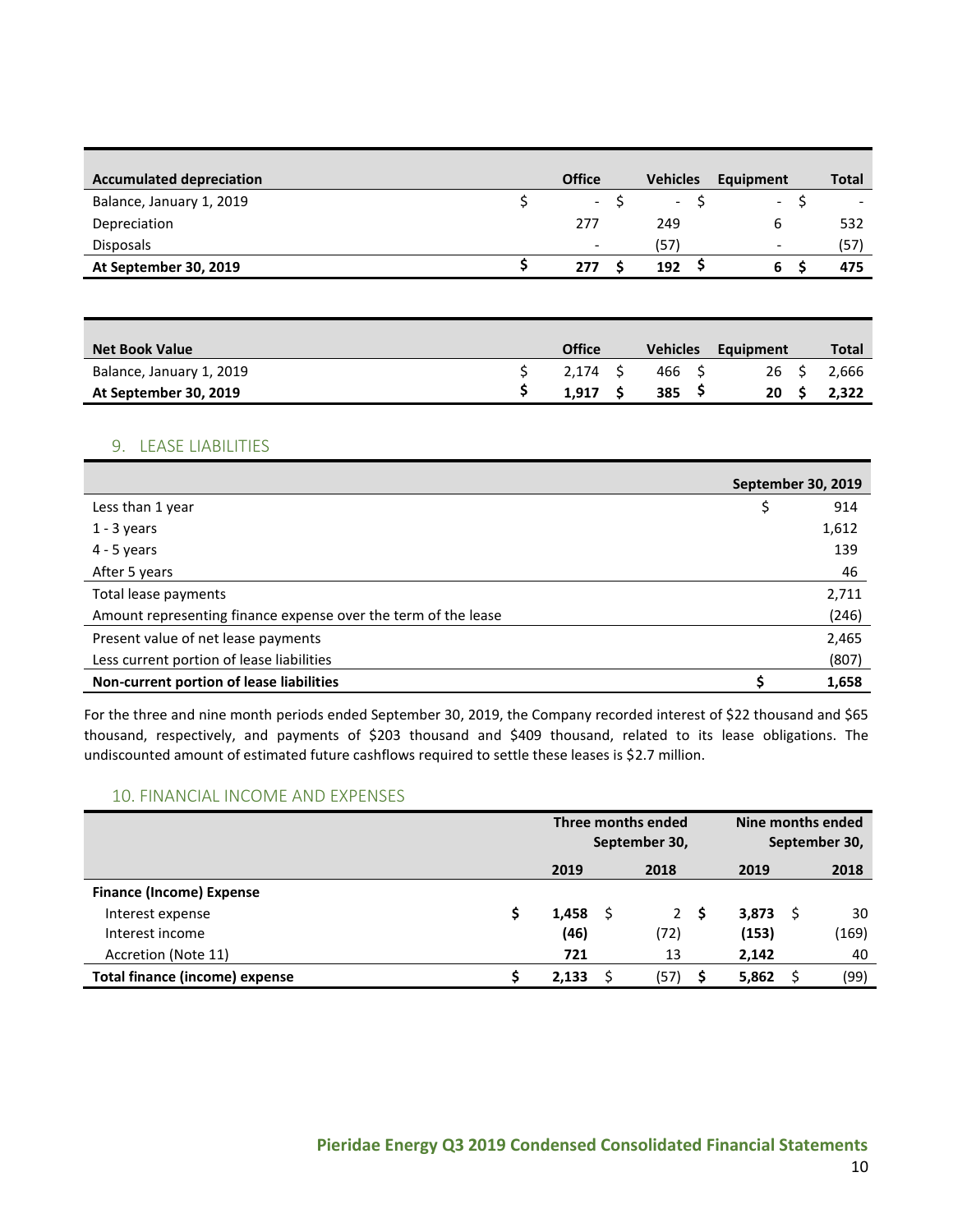# 11. DECOMMISSIONING OBLIGATIONS

|                                                | As at September 30, |         |                         |
|------------------------------------------------|---------------------|---------|-------------------------|
|                                                |                     | 2019    | As at December 31, 2018 |
| Decommissioning obligations, beginning of year |                     | 158,236 | 2,740                   |
| Obligations acquired                           |                     |         | 154,972                 |
| Change in estimated future cash outflows       |                     | 4,207   | 1,731                   |
| Obligations settled                            |                     | (344)   | (1,260)                 |
| Accretion                                      |                     | 2,142   | 53                      |
| Decommissioning obligations, end of period     |                     | 164.241 | 158,236                 |

As at September 30, 2019, risk-free rates of 1.52% (<5 years), 1.55% (5-10 years) and 1.90% (>10 years) (Dec 2018: 1.88%, 1.90% and 2.18% respectively) and an inflation rate of 2.0% (Dec 2018: 2.00%) were used to calculate the fair value of the decommissioning obligations. The \$4.2 million change in estimated future cash outflows is due to the decrease in risk free rates which occurred in Q1 2019.

## 12. SHARE CAPITAL

## AUTHORIZED

The Company has an unlimited number of common shares with the holders of common shares entitled to one vote per share and an unlimited number of preferred shares issuable in series, with rights and privileges to be designated by the Board of Directors at the time of issuance. As at September 30, 2019 and December 31, 2018 there were no preferred shares outstanding.

As at September 30, 2019, the Company had undertaken two private placements of common shares in 2019. In February the Company raised \$19.1 million through a private placement at \$2.00 per share. In June, a second offering raised \$2.2 million at \$0.86 per share. See also Note 19.

#### ISSUED AND OUTSTANDING COMMON SHARES

|                                        |               | As at September 30, | As at December 31,       |   |           |
|----------------------------------------|---------------|---------------------|--------------------------|---|-----------|
|                                        |               | 2019                |                          |   | 2018      |
|                                        | Common        |                     | Common                   |   |           |
|                                        | <b>Shares</b> | Amount              | <b>Shares</b>            |   | Amount    |
| <b>Balance beginning of the year</b>   | 74,516,594    | \$<br>193,270       | 50,481,197               | S | 128,804   |
| Shares issued on stock option exercise | 44,115        |                     | 52.446                   |   | 143       |
| Shares issued in private placement     | 12,108,139    | 21.300              | 2,358,824                |   | 8,020     |
| Shares on corporate acquisition        |               | ۰                   | 21,582,401               |   | 56,114    |
| Share-based compensation               | 44.865        | 61                  | 41.726                   |   | 189       |
| Share issue costs                      |               | (865)               | $\overline{\phantom{a}}$ |   |           |
| <b>Balance end of the period</b>       | 86,713,713    | 213.766             | 74,516,594               |   | \$193,270 |

## 13. SHARE-BASED COMPENSATION

Pursuant to the Stock Option Plans, the Board of Directors may grant options to directors, officers, employees and other service providers. The aggregate number of shares that may be reserved for issuance pursuant to stock options may not exceed 8,671,371 common shares of the Company on a non-diluted basis as at the time of granting. Stock options expire not more than five years from the date of grant, or earlier if the individual ceases to be associated with the Company. As per the stock option plan adopted on June 18, 2019, options granted to directors vest immediately and for other participants, over a period of five years. All share-based compensation will be settled in equity.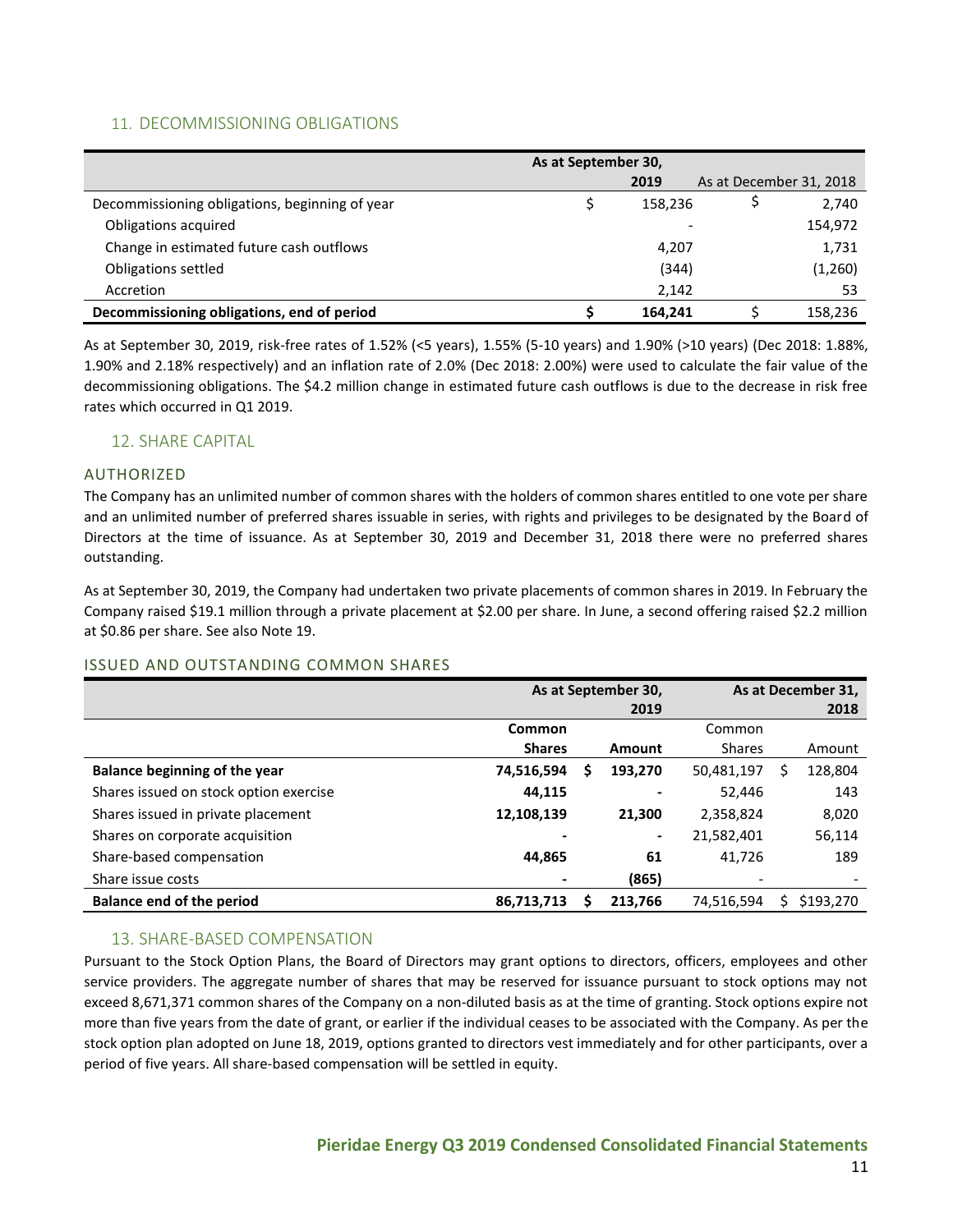The Company recorded share-based compensation expense of \$577 thousand and \$844 thousand, respectively, in the three and nine month periods ended September 30, 2019 (\$227 thousand and \$2,128 thousand for the three and nine month periods ended September 30, 2018). There were no options granted in the first or second quarters of 2019 (see Note 19). The Company granted 3,149,341 options on July 3, 2019. The fair value of the options granted was \$0.49. The fair market value was estimated on the date of issue using the Black-Scholes option-pricing model with the following assumptions.

| Risk free interest rate    | 1.44%   |
|----------------------------|---------|
| <b>Expected life</b>       | 5 years |
| <b>Expected volatility</b> | 66%     |
| Dividend per share         | Nil     |
| Fair value at grant date   | \$0.49  |

The number of options outstanding is detailed below:

|                          | <b>Weighted Average</b> |      |                |
|--------------------------|-------------------------|------|----------------|
|                          | <b>Exercise Price</b>   |      | <b>Options</b> |
| As at December 31, 2017  | \$                      | 4.92 | 1,835,385      |
| Granted                  |                         | 5.67 | 1,142,400      |
| Exercised                |                         | 2.82 | (52, 446)      |
| Forfeited                |                         | 6.76 | (271, 945)     |
| As at December 31, 2018  | \$                      | 4.85 | 2,653,394      |
| Granted                  |                         | 0.89 | 3,149,341      |
| Exercised                |                         | 0.01 | (44, 115)      |
| Forfeited                |                         | 2.15 | (220,096)      |
| As at September 30, 2019 | \$                      | 2.75 | 5,538,524      |

The following table summarizes stock options outstanding and exercisable at September 30, 2019:

|                       |               | <b>Stock Options Outstanding</b>                           |   |                                                        |                                                  | <b>Stock Options Exercisable</b>                        |  |                                                        |                                                         |
|-----------------------|---------------|------------------------------------------------------------|---|--------------------------------------------------------|--------------------------------------------------|---------------------------------------------------------|--|--------------------------------------------------------|---------------------------------------------------------|
| <b>Exercise Price</b> |               | Number of<br>Outstanding<br><b>Stock</b><br><b>Options</b> |   | Weighted<br>Average<br><b>Exercise</b><br><b>Price</b> | Weighted<br>Average<br>Remaining<br>Life (years) | Number of<br><b>Exercisable</b><br><b>Stock Options</b> |  | Weighted<br>Average<br><b>Exercise</b><br><b>Price</b> | Weighted<br>Average<br><b>Remaining</b><br>Life (years) |
|                       | $0.89 - 4.08$ | 4,051,593                                                  | Ś | 1.67                                                   | 3.97                                             | 1,554,873                                               |  | 2.90                                                   | 2.73                                                    |
|                       | $5.67 - 8.04$ | 1,486,931                                                  |   | 5.68                                                   | 2.89                                             | 970,211                                                 |  | 5.69                                                   | 2.65                                                    |
|                       |               | 5,538,524                                                  |   | 3.68                                                   | 3.68                                             | 2,525,084                                               |  | 3.97                                                   | 2.70                                                    |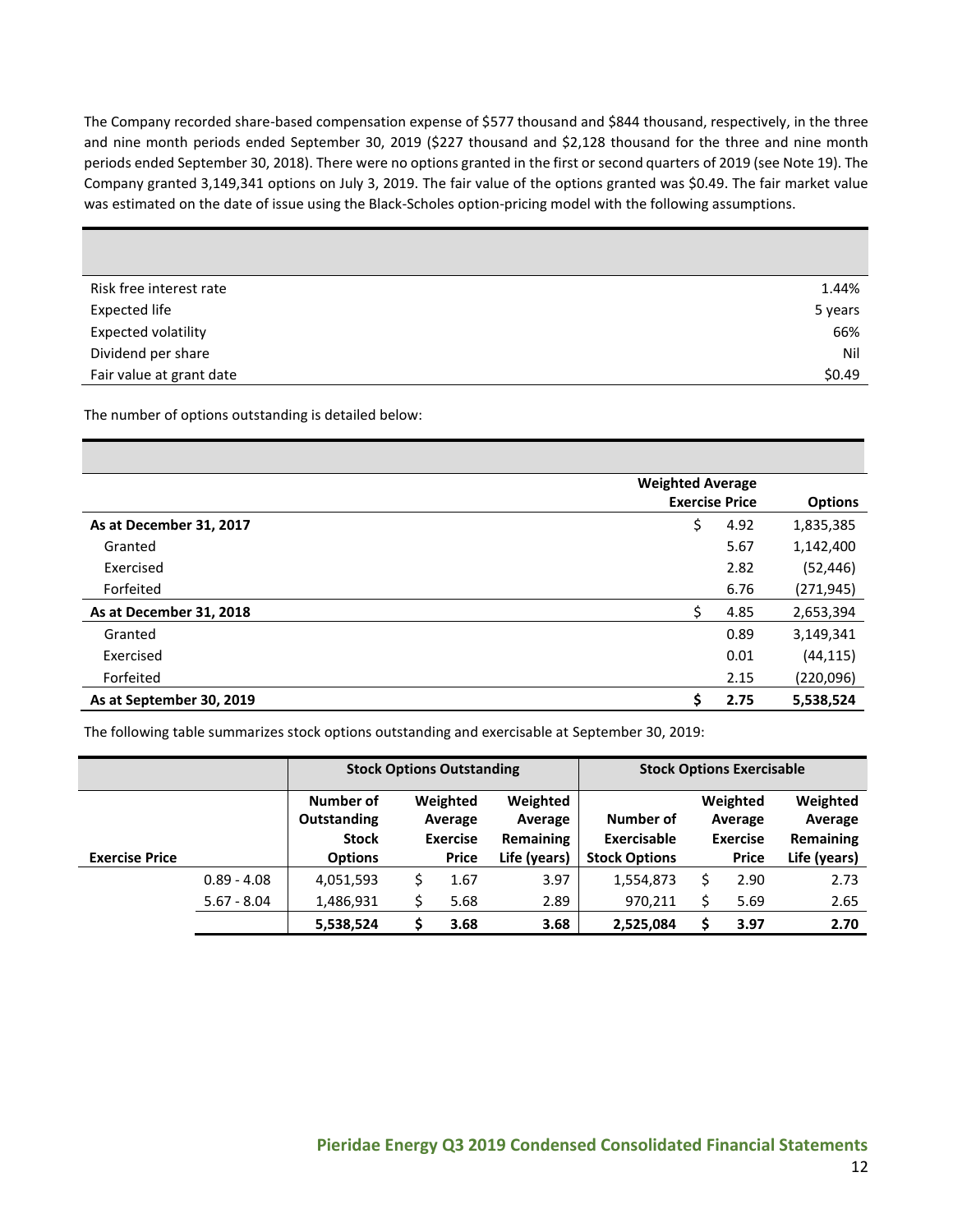# 14. CASH AND CASH EQUIVALENTS

|                                                               | As at September 30,<br>2019 |   | <b>Year Ended December</b><br>31, 2018 |
|---------------------------------------------------------------|-----------------------------|---|----------------------------------------|
| Cash                                                          | 12,423                      | S | 18,738                                 |
| Less: restricted cash <sup>(1)</sup>                          | 4,119                       |   | 8,626                                  |
| Less: restricted cash equivalents <sup>(1)</sup>              |                             |   | 1,000                                  |
|                                                               | 8,304                       |   | 9,112                                  |
| Less: cash and cash equivalents held for exploration purposes |                             |   |                                        |
| Flow-through shares <sup>(2)</sup>                            | 736                         |   | 736                                    |
| Bourque project <sup>(3)</sup>                                | 725                         |   | 725                                    |
| <b>Total cash and cash equivalents</b>                        | 6,843                       |   | 7,651                                  |

(1) As at September 30, 2019, \$4.1 million is pledged as security for LC's. Restricted cash of \$5.7 million was repatriated in January 2019.

(2) Cash and cash equivalents held for exploration purposes related to flow-through shares represent the unexpended proceeds of a flow-through share financing. According to restrictions imposed under the financing arrangement, the Company must spend these funds on the exploration of oil and gas properties.

(3) Cash and cash equivalents on the Bourque project represent the remaining cash from partner advances which must be spent on exploration work related to the Bourque project.

# 15. DEFERRED ACCOUNTS PAYABLE

Deferred accounts payable reflects the amount due to a third-party engineering and construction company. Payment of this amount is contingent upon Pieridae proceeding with the construction of its LNG facility. If the project does not proceed, and at any time Pieridae cancels or abandons the project, the Company has no obligation to pay the remaining amount. If the Company proceeds with the project and awards the construction contract to this third party, the amount will be included in the fee structure of the construction contract, and paid over time. If the Company proceeds with the project but awards the construction contract to another third party, the amount will become due thirty days thereafter. The variation of the deferred accounts payable relates to foreign exchange gain or loss.

## 16. PETROLEUM AND NATURAL GAS SALES

The Company's major revenue sources are comprised of sales from the production of natural gas, natural gas liquids and sulphur. The sale of these products is recognized when control of the product transfers to the customer and the cash collection is reasonably probable, upon delivery of the product. The sale of produced commodities are under contracts of varying terms of up to one year. Revenues are typically collected on the 25th day of the month following sale. Product sales are based on fixed or variable price contracts. Transaction prices for variable priced contracts are based on benchmark commodity prices and other variable factors, including quality differentials and location.

The Company's petroleum and natural gas revenues are set out below. The Company had no petroleum and natural gas revenues in the three or nine month periods ended September 30, 2018.

|                                         |  | Three months ended<br>September 30,<br>2018<br>2019 |  |                          |   |        | Nine months ended<br>September 30, |
|-----------------------------------------|--|-----------------------------------------------------|--|--------------------------|---|--------|------------------------------------|
|                                         |  |                                                     |  |                          |   | 2019   | 2018                               |
| Natural gas                             |  | 10,447                                              |  | $\sim$                   | S | 41,575 | $\overline{\phantom{a}}$           |
| Natural gas liquids                     |  | 674                                                 |  | $\overline{\phantom{a}}$ |   | 2,294  |                                    |
| Sulphur                                 |  | 1,552                                               |  | $\overline{\phantom{a}}$ |   | 4.428  |                                    |
| Total petroleum and natural gas revenue |  | 12,673                                              |  | $\overline{\phantom{a}}$ | S | 48,297 |                                    |

The Company also generates gas processing income for fees charged to third parties for processing in facilities where Pieridae has an ownership interest. This revenue is classified as other income on the condensed consolidated statement of loss and comprehensive loss.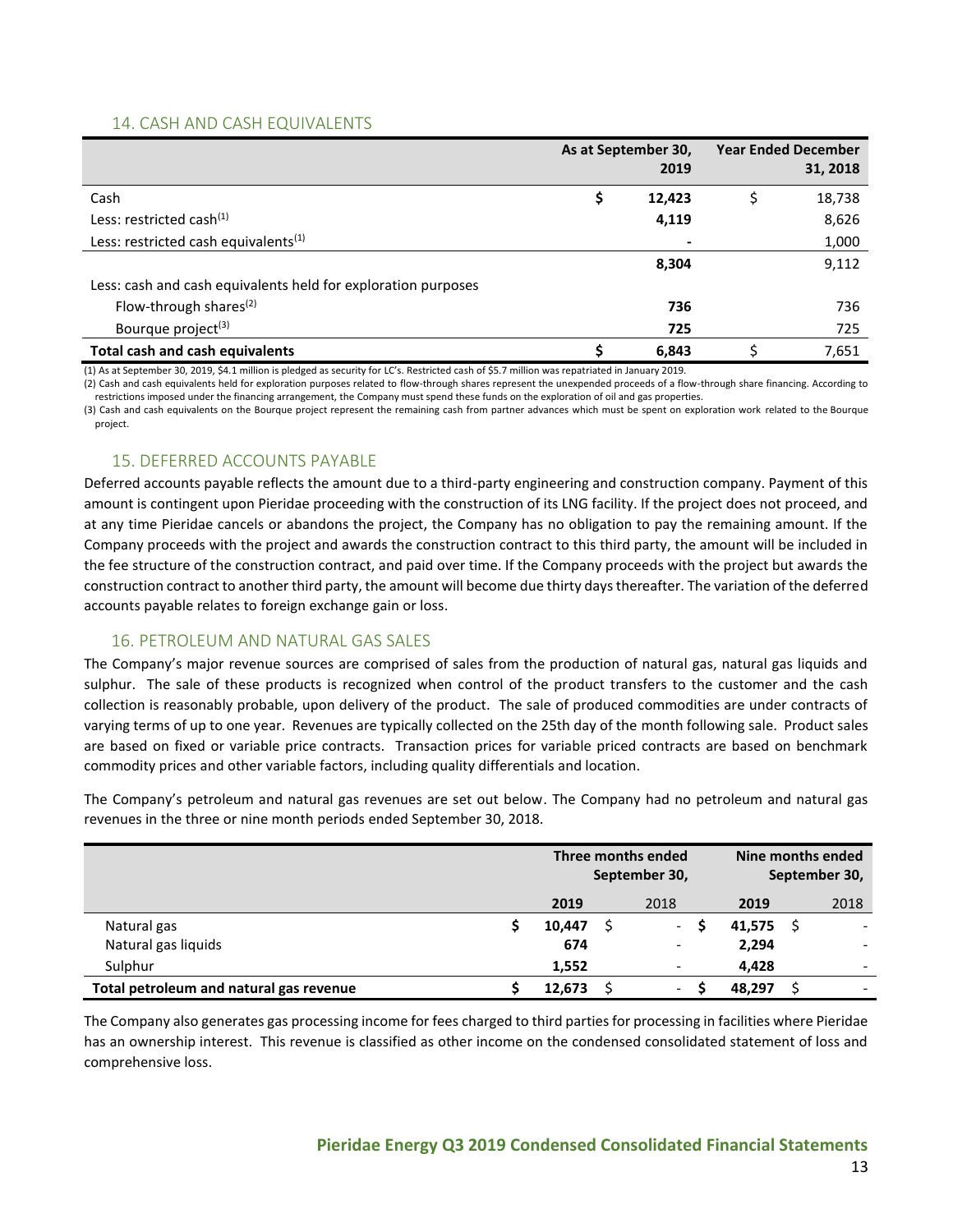# 17. FINANCIAL INSTRUMENTS AND RISK MANAGEMENT

The Company's financial assets and liabilities are comprised of cash, accounts receivable, accounts payable and accrued liabilities, lease liabilities, convertible debentures and term debt. The carrying value and fair value of the Company's financial instruments carried on the condensed consolidated statements of financial position are classified into the following categories:

|                                                |          |   | <b>September 30, 2019</b> |                          | December 31, 2018 |            |
|------------------------------------------------|----------|---|---------------------------|--------------------------|-------------------|------------|
|                                                | Carrying |   |                           | Carrying                 |                   |            |
| <b>Financial Assets at Amortized Cost</b>      | Value    |   | <b>Fair Value</b>         | Value                    |                   | Fair Value |
| \$<br>Accounts receivable                      | 15,978   | S | 15,978                    | \$16,187                 | S                 | 16,187     |
| <b>Financial Liabilities at Amortized Cost</b> |          |   |                           |                          |                   |            |
| \$<br>Accounts payable and accrued liabilities | 59,250   | s | 59,250                    | \$60,922                 | S                 | 60,922     |
| Term debt                                      | 50,002   |   | 50,002                    | 50,007                   |                   | 50,007     |
| Convertible loan                               | 10,000   |   | 10,000                    |                          |                   |            |
| Lease liabilities                              | 2,465    |   | 2,465                     | $\overline{\phantom{a}}$ |                   |            |
| \$<br><b>Total</b>                             | 121.717  |   | 121.717                   | \$110.929                |                   | 110.929    |

# LIQUIDITY AND FUNDING RISK

Liquidity and funding risk is the risk that the Company may be unable to obtain sufficient cash or its equivalent in a timely and cost-effective manner to meet its commitments as they become due.

The Company will assume \$156 million of incremental debt as part of the Shell acquisition (see Note 19). It will also require significant additional financing to support operations, to advance expansion of its upstream operations and to ultimately fund the construction of its proposed LNG facility. Management will explore all options to achieve the appropriate funding levels. The company is using a combination of debt and equity to fund the Shell acquisition (see Note 19). These will likely also play a significant role in future financings. The Company's operations may also be financed in whole or in part with partnership agreements or a sale of an interest in an oil or natural gas property. Debt financing may increase the Company's debt levels above industry standards. Depending on future development and exploration plans, the Company may require additional equity and/or debt financing that may not be available, or available on favourable terms. The level of the Company's indebtedness that may occur from time to time could impair the Company's ability to obtain additional financing in the future on a timely basis to take advantage of business opportunities that may arise. Financing by way of a partnership or sale of an interest may reduce the interest held by the Company in the properties in respect of which the financing is obtained. There can be no assurance that such financing will be available to the Company. Furthermore, even if such financing is successfully secured, there can be no assurance it will be obtained on terms favourable to the Company, or provide the Company with sufficient funds to meet its objectives. This may adversely affect the Company's business and financial position. If financing is obtained by issuing additional equity, control of the Company could be affected.

## 18. PER SHARE AMOUNTS

Per share amounts have been calculated on the weighted average number of shares outstanding. The weighted average shares outstanding for the three and nine month periods ended September 30, 2019 were 86,712,618 and 82,925,755 (September 30, 2018, 50,549,763 and 50,530,257), respectively.

The diluted loss per share calculations for the three and nine-month periods ended September 30, 2019, and 2018, were not affected by either the outstanding stock options or warrants as they are anti-dilutive.

The calculation of basic earnings per share for the three and nine month periods ended September 30, 2019 and 2018 were based on a net losses of \$13.2 million (2018: net loss of \$20.4 million) and \$45.7 million (2018: net loss of \$26.0 million), respectively.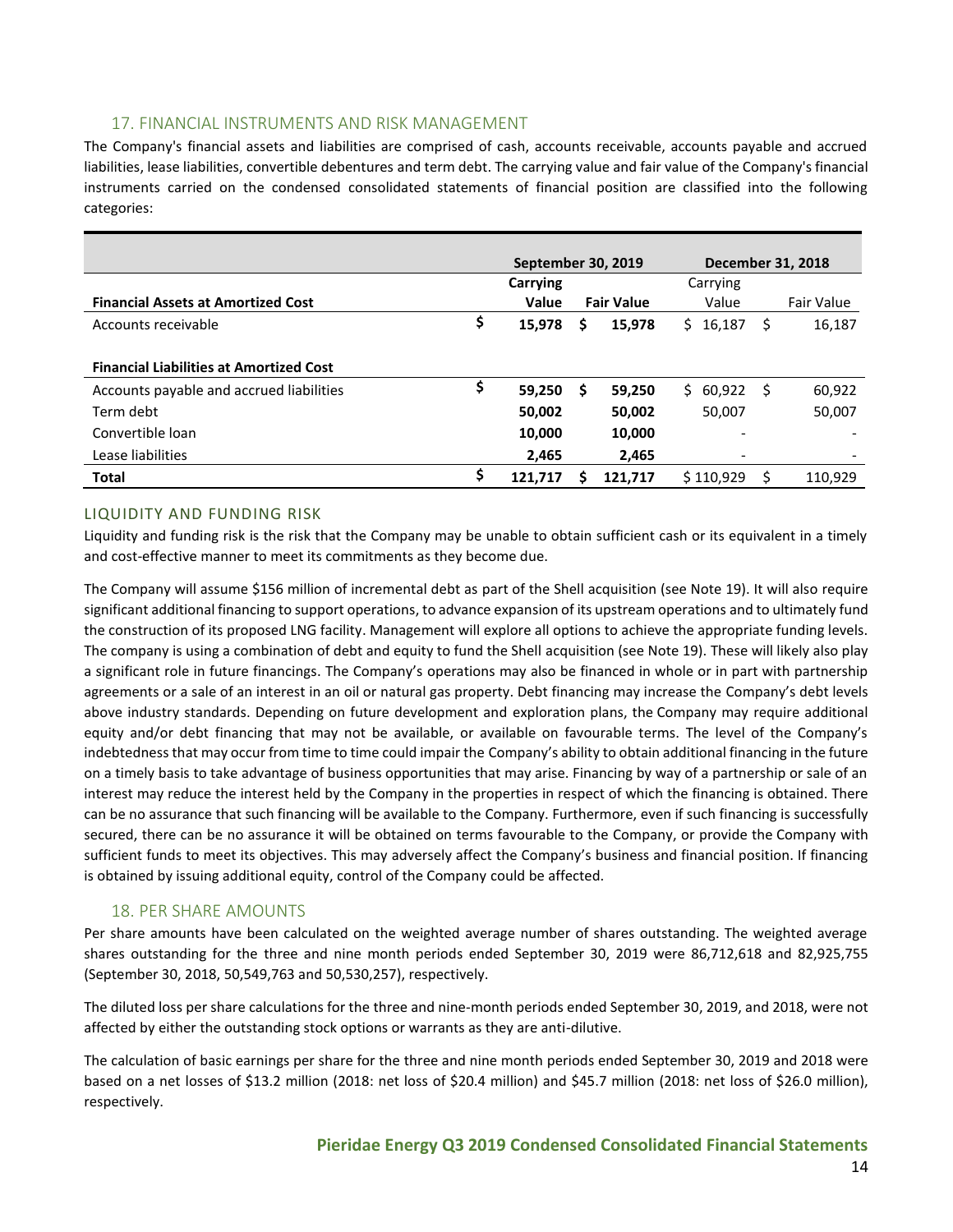|                                                        | Nine months ended                |            |   |            |               |            |   |            |
|--------------------------------------------------------|----------------------------------|------------|---|------------|---------------|------------|---|------------|
|                                                        | Three months ended September 30, |            |   |            | September 30, |            |   |            |
|                                                        |                                  | 2019       |   | 2018       |               | 2019       |   | 2018       |
| Basic common shares outstanding                        |                                  | 86,713,713 |   | 50,549,763 |               | 86,713,713 |   | 50,549,763 |
| Options outstanding                                    |                                  | 5,538,524  |   | 2,871,904  |               | 5,538,524  |   | 2,871,904  |
| Warrants outstanding (1)                               |                                  | 1,889,755  |   | 343,747    |               | 1,889,755  |   | 343,747    |
| Fully diluted common shares outstanding                |                                  | 94,141,992 |   | 53,765,414 |               | 94,141,992 |   | 53,765,414 |
| Weighted average shares outstanding                    |                                  | 86,712,618 |   | 50,549,763 |               | 82,925,755 |   | 50,530,257 |
| Dilutive effect of options and warrants <sup>(2)</sup> |                                  |            |   |            |               |            |   |            |
| Diluted weighted average shares outstanding            |                                  | 86,712,618 |   | 50,549,763 |               | 82,925,755 |   | 50,530,257 |
| Net loss per share - basic                             | \$                               | (0.15)     | Ş | (0.40)     | \$            | (0.55)     | S | (0.51)     |
| Net loss per share - diluted                           |                                  | (0.15)     |   | (0.40)     |               | (0.55)     |   | (0.51)     |

(1) There are 1,179,410 one half of of one common share purchase warrants outstanding, with each whole warrant entitling the holder to purchase one common share. There are an additional 1,300,050 share purchase warrants outstanding that entitle the holder to one common share.

(2) For the three and nine month periods ended September 30, 2019, a total of 5,538,524 options and (2018: 2,871,904) and 1,889,755 warrants (2018: 343,747) were excluded from the calculation as they were anti-dlituve.

## 19. SUBSEQUENT EVENTS

#### **Acquisition of Midstream and Upstream Assets**

On October 17, 2019, Pieridae announced that it had closed its acquisition of all of Shell Canada Energy's ("Shell") midstream and upstream assets in the southern Alberta Foothills (the "Assets") for \$190 million (the "Acquisition") in accordance with the terms of the amended and restated purchase and sale agreement dated October 7, 2019 (the "PSA"). Further to the \$10 million deposit paid at signing the PSA, on closing, Pieridae paid to Shell \$165 million of the purchase price of the Acquisition in cash (net of adjustments) which Pieridae funded through the issuance of term debt and equity, as discussed below. Pieridae satisfied the balance of the purchase price of \$15 million by the issuance to Shell of 15.2 million common shares of the Company having an aggregate value of \$15 million determined in accordance with the PSA. The Company is in the process of preparing a preliminary purchase price allocation. The Company must first complete inventory counts and finalize the valuation of property, plant and equipment.

The Assets align well with Pieridae's existing Central Alberta properties, providing further consolidation of the Alberta and British Columbia conventional Foothills natural gas pools. Development of these properties is intended to provide the majority of the natural gas production to supply the first train of it proposed Goldboro LNG facility in Nova Scotia.

#### **Equity Private Placement**

On October 11, 2019, Pieridae announced that it had closed the first tranche of its brokered private placement of subscription receipts (the "Brokered Offering") for gross proceeds of \$12.8 million and a non-brokered private placement of subscription receipts (the "Non-Brokered Offering") for gross proceeds of \$0.6 million. The second and last tranche of the Brokered Offering closed concurrently with the closing of the Acquisition, with Pieridae issuing 23,255,813 common shares at a price of \$0.86 per common share for gross proceeds of \$20.0 million.

The closing of the Brokered Offering and the Non-Brokered Offering, together with the issuance of the common shares to Shell described above, fulfilled the equity commitment associated with the debt financing.

#### **Conversion of AIMCo Secured Convertible Debenture**

As previously disclosed in Note 3, Alberta Investment Management Corporation ("AIMCo"), on behalf of certain of its clients, subscribed for a secured convertible debenture of the Company for an aggregate principal amount of \$10 million. The principal amount of the Debenture plus all interest accrued thereon was converted into common shares of the Company at a deemed priced of \$0.86 per common share.